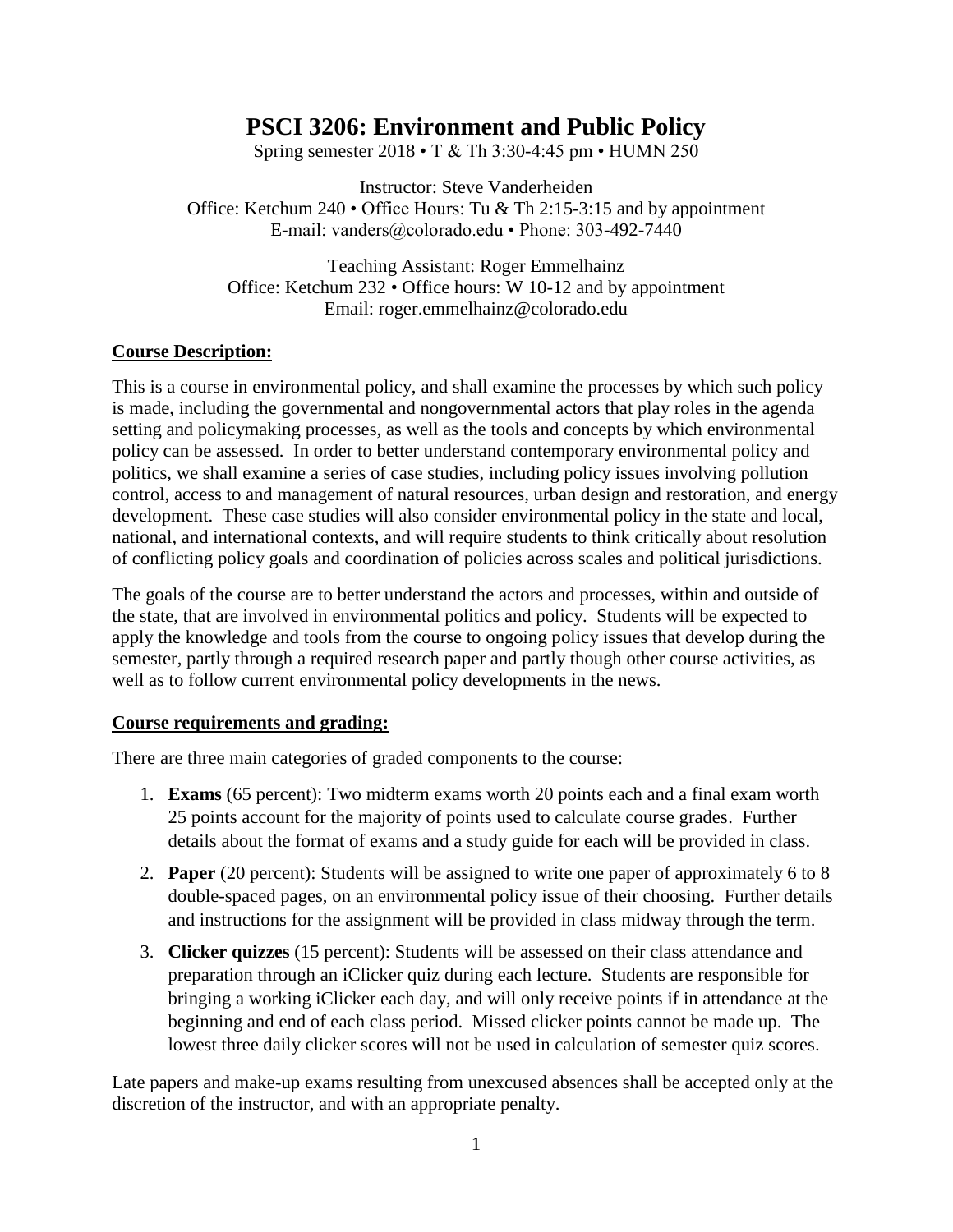## **Texts:**

There are two required texts for this course, as well as a required iClicker. All are available for purchase in the CU bookstore. In addition, several other assigned texts shall be placed online in Desire2Learn (abbreviated as D2L, below), where they can be accessed at no charge.

Judith A. Layzer, *The Environmental Case*, 4<sup>th</sup> edition (CQ Press, 2016) Norman Vig & Michael Kraft, *Environmental Policy*, 9<sup>th</sup> edition (CO Press, 2016)

Note that both of these texts have earlier editions with different pagination and content. We will be using current editions, which are abbreviated as  $\underline{EC}$  and  $\underline{EP}$  on the Reading Schedule.

## **University and course policies:**

**Disability accommodations**: If you qualify for accommodations because of a disability, please submit to me a letter from Disability Services in a timely manner so that your needs may be addressed. Disability Services determines accommodations based on documented disabilities. Contact: 303-492-8671 and http://www.Colorado.EDU/disabilityservices.

**Religious observances**: Campus policy regarding religious observances requires that faculty make every effort to reasonably and fairly deal with all students who, because of religious obligations, have conflicts with scheduled exams, assignments or required attendance. Students needing to miss class or exams for religious observances must inform the instructor during the first two weeks of the semester. http://www.colorado.edu/policies/fac\_relig.html.

**Classroom behavior**: Students and faculty share responsibility for maintaining an appropriate learning environment. Students who fail to adhere to such behavioral standards may be subject to discipline. Faculty have the professional responsibility to treat all students with understanding, dignity and respect, to guide classroom discussion and to set reasonable limits on the manner in which opinions are expressed. Professional courtesy and sensitivity are especially important with respect to individuals and topics dealing with differences of race, culture, religion, politics, sexual orientation, gender, gender variance, and nationalities. For further information, see http://www.colorado.edu/policies/classbehavior.html and

http://www.colorado.edu/studentaffairs/judicialaffairs/code.html#student\_code for details.

**Discrimination and harassment**: The CU-Boulder policy on Discrimination and Harassment, the University of Colorado policy on Sexual Harassment and the University of Colorado policy on Amorous Relationships apply to all students, staff and faculty. Any student, staff or faculty member who believes s/he has been the subject of discrimination or harassment based upon race, color, national origin, sex, age, disability, religion, sexual orientation, or veteran status should contact the Office of Discrimination and Harassment (ODH) at 303-492-2127 or the Office of Judicial Affairs at 303-492-5550. Information about the ODH and the above referenced policies can be obtained at http://www.colorado.edu/odh.

**Honor code**: All students of the CU-Boulder are responsible for knowing and adhering to the academic integrity policy of this institution. Violations of this policy may include: cheating (including clicker fraud), plagiarism, aid of academic dishonesty, fabrication, lying, bribery, and threatening behavior. All incidents of academic misconduct shall be reported to the Honor Code Council (honor@colorado.edu; 303-725-2273). Students found to be in violation of the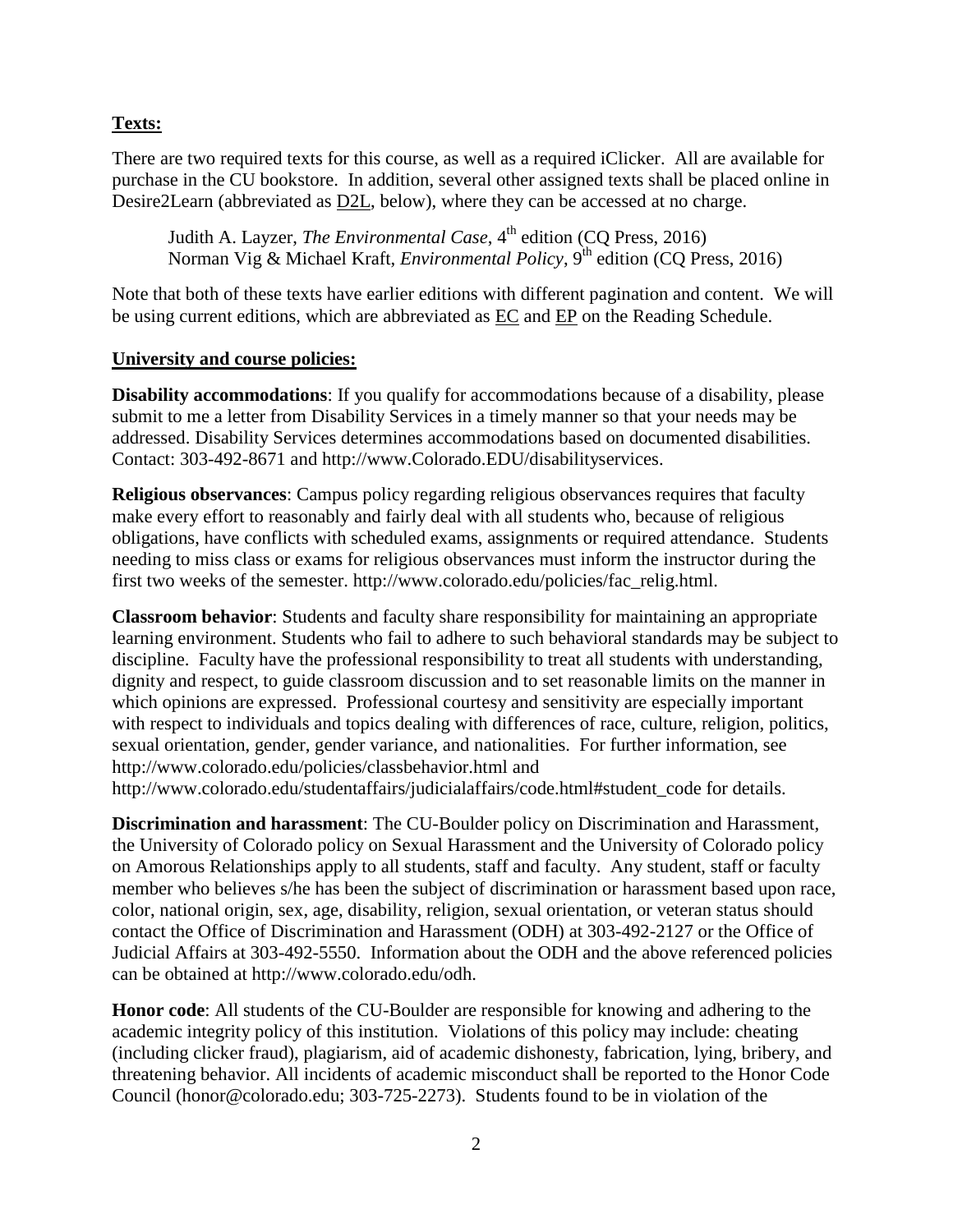academic integrity policy will be subject to both academic sanctions from the faculty member and non-academic sanctions (including but not limited to university probation, suspension, or expulsion). Further details can be found at www.colorado.edu/policies/honor.html and at http://www.colorado.edu/academics/honorcode/.

**Excused absences**: At the instructor's discretion, students may be given opportunities to make up exams missed as the result of documented illnesses (with note from health care provider) or other documented emergencies, religious observances, or official university activities. Wherever possible, students should inform the instructor in advance of such absences in order to make necessary arrangements. The instructor reserves the right to distinguish excusable from nonexcusable absences. Missed daily quiz points resulting from excused absences cannot be made up; students missing more than three days of class from excused absences should consult with the instructor to discuss options for minimizing the impact of quiz points on their course grades.

**Classroom etiquette**: Students are expected to arrive in class by the scheduled start time and to remain until class is dismissed. Laptop computers and other electronic devices cannot be used in class without the prior consent of the instructor, and are subject to appropriate use restrictions. Penalties for violation of this policy shall be determined by the instructor. All students should feel free to participate in classroom discussion, and must allow others to do the same.

## **Reading, lecture, and exam schedule:**

Lectures will focus upon the readings assigned for a given day, as indicated below. Assigned texts should be read in advance of each day's scheduled topic, and may be the subject of reading quizzes. The instructor reserves the prerogative to modify this schedule if necessary.

In addition to reading assignments listed below, students should follow current environment news stories from *The New York Times*, which will be made available for students to read online in the D2L page for the course by noon on the day prior to each scheduled class meeting.

January 16: Introduction January 18: The environmental policymaking process (read EP, ch. 1)

January 23: Policy actors 1: states (read EP, ch. 2) January 25: Policy actors 2: the media (read Boykoff, D2L)

January 30: Policy actors 3: civil society (read EP, ch. 3) February 1: Policy actors 4: presidents (read EP, ch. 4)

February 6: Policy actors 5: executive branch agencies (read EP, ch. 7) February 8: Policy actors 6: Congress (read EP, ch. 5)

February 13: Policy actors 7: the courts (read EP, ch. 6) February 15: Policy actors 8: international organizations (read EP. Ch. 13)

February 20: Policy analysis framework (EC, ch. 1) February 22: **First midterm** (in class)